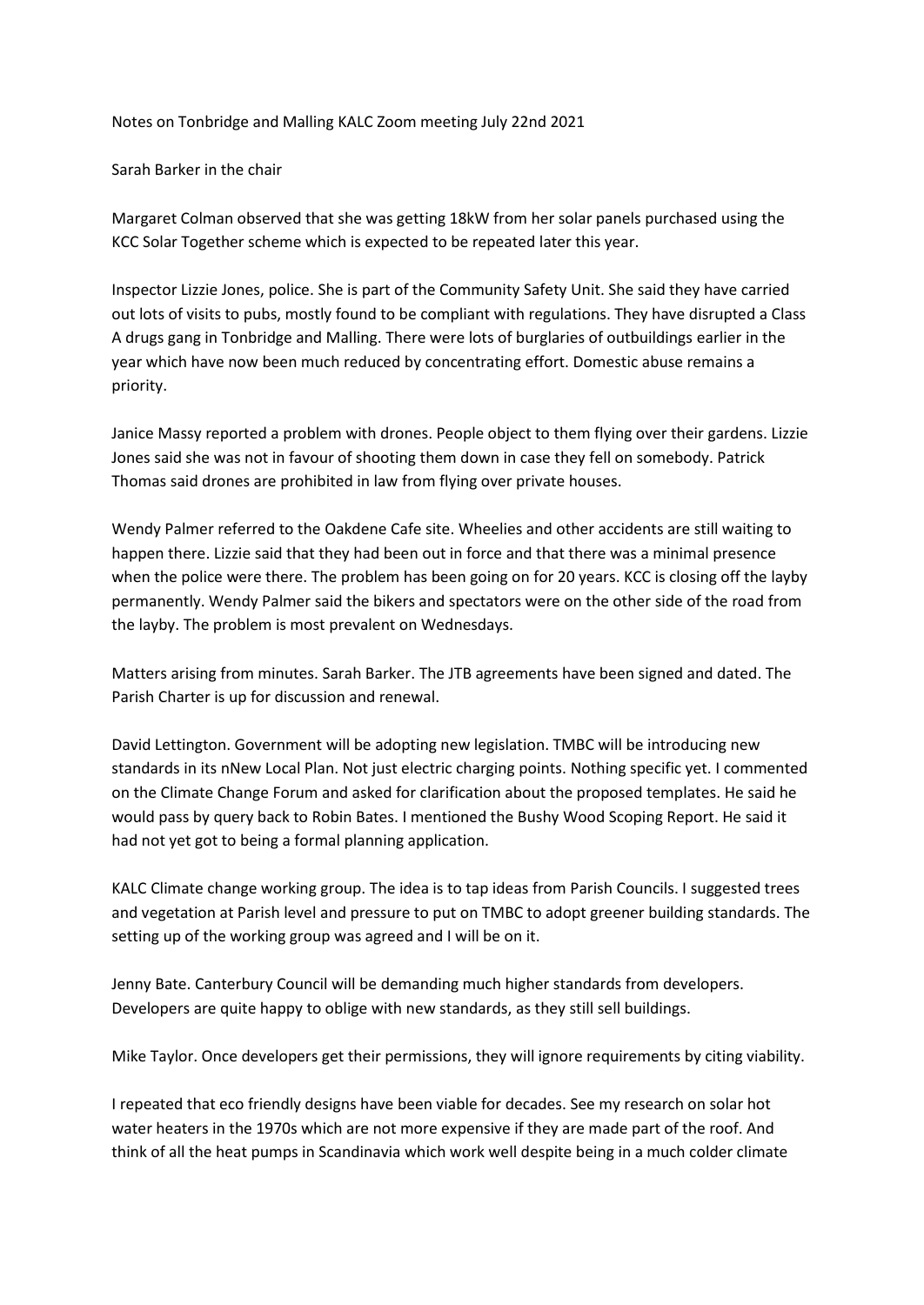than ours. I suggested that it's just a matter to pushing developers into adopting 'greener' technologies that have been around for a long time.

David Lettington. It is not possible to get planning officers from agencies. There is a shortage of trained planning officers because of all the developments.

David Lettington is happy to be invited to Parish Council meetings individually or collectively provided it does not clash with a borough council meeting. Said he found the meeting with the Medway Gap parishes very useful.

Mary McKinley. We need a new local plan.

David Lettington responding to Mike Taylor. We are not going to change the 21 days. We are doing things late and need to get back on track.

Margaret Colman. Complained about a permission given for an unsuitable building in an area of old buildings. Could not get a reply from TMBC planning department. David Lettington will take this up and invited correspondence on any matter to [david.lettington@tmbc.gov.uk](mailto:david.lettington@tmbc.gov.uk).

Jenny Bate. The only defence we have is to have a strong development team.

Kirsty Mitcham. Traveller site in the middle of the village (Ightham). This was permitted on appeal to the Planning Inspectorate.

David Lettington. Present local plan is still in force with its policies, even if some of them are out of date.

Matt Boughton. (New TMBC chair) We want to make sure the council better reflects the views of residents and PCs. Parish Partnership Panels. Views on their possible reconstitution can be sent in until end of August. Roger Doulton will be chair. Next meeting will be on Sept 2nd, last one under present rules. There will be a new consultation across the borough to identify a vision of how we want TMBC to look. What areas can the Borough Council improve? What should they invest in? We have to look at the long term future of the Urbaser rubbish collection. Some people are waiting for collections due on Tuesday. "It's my most immediate priority."

Jenny Bate. Shipbourne. The problem is how the people in the PPP relate to each other. Has been a planner all her life and found she could not have a friendly conversation with planning officers. Said it is all about working together.

Roger Doulton. Has been a parish councillor for 35 years (Burham) and a borough councillor for 18 years. Said the Borough must listen to parish councils. Parish Partnerships are for the parishes. The parishes should set who they talk to and about. Questions from members have tended to come from 3 or 4 members. Wants more people to be able to say something.